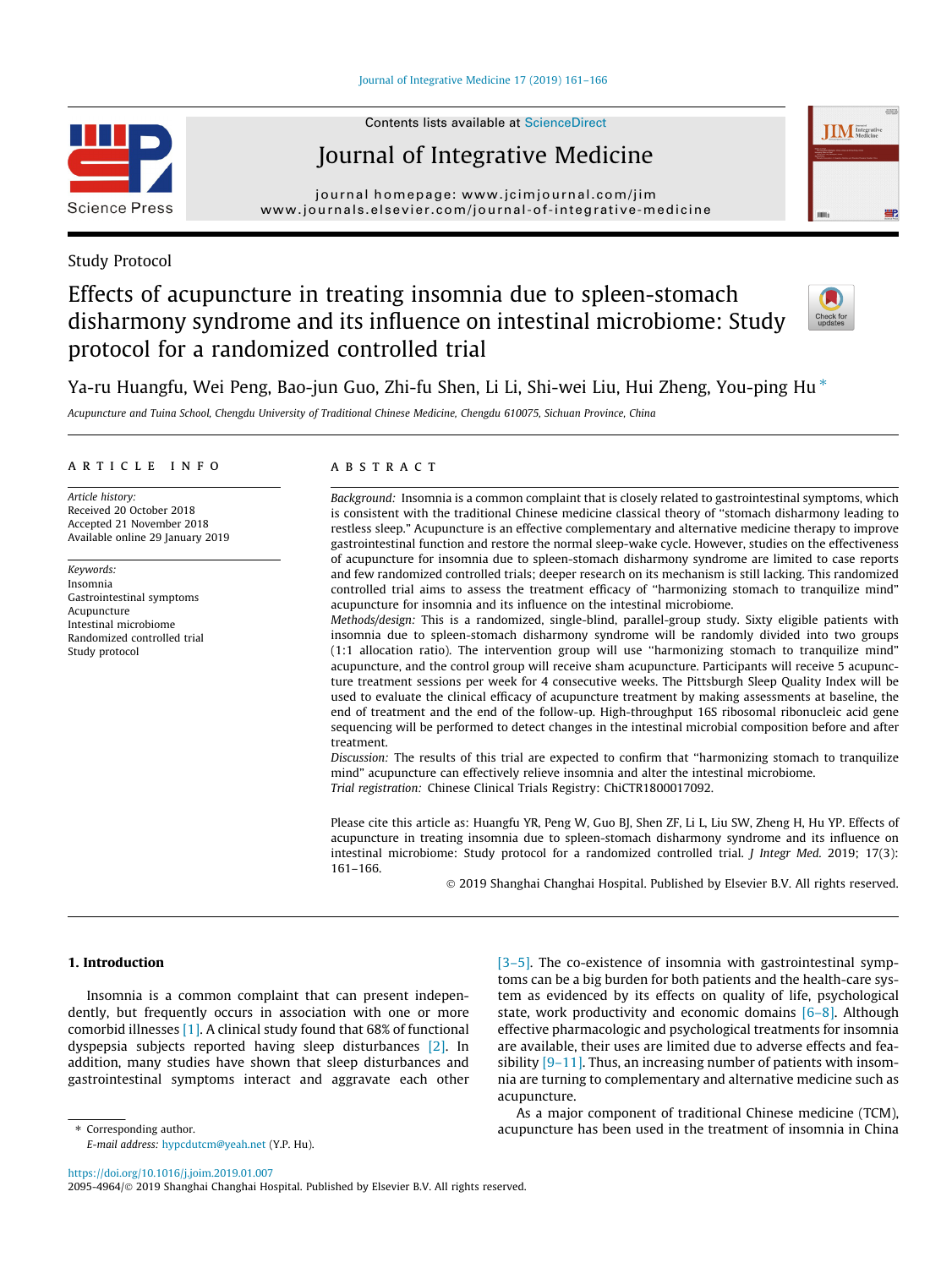<span id="page-1-0"></span>for thousands of years. ''Harmonizing stomach to tranquilize mind" acupuncture has been widely accepted for the treatment of insomnia by ancient and modern acupuncturists [\[12\].](#page-5-0) According the theory of TCM, individuals with insomnia due to spleen-stomach disharmony syndrome typically have symptoms of indigestion, such as gas and bloating, in addition to sleep disturbance. Systematic reviews indicate that acupuncture could be effective against both insomnia and gastrointestinal disorders [\[13,14\]](#page-5-0). Furthermore, it has been shown that the composition of the intestinal microbiome can be altered through acupuncture, based on spleen and stomach differentiation [\[15,16\]](#page-5-0). However, whether changing the human intestinal microbiome through acupuncture intervention can help mediate sleep disorders has not yet been studied.

There has been an explosion of interest in the study of microorganisms inhabiting the gastrointestinal tract and their impact on host health and physiology [\[17\]](#page-5-0). Notably, the latest research showed that intestinal microbiome not only interacts with gastrointestinal diseases, but also with sleep disturbances [\[18–20\].](#page-5-0) Both animal and human studies found differences in the composition of microbes in subjects with insomnia and those without insomnia [\[21,22\].](#page-5-0) Moreover, a study shows that fecal microbiota transplantation is effective for gastrointestinal symptoms as well as insomnia [\[23\].](#page-5-0) Thus, the authors speculated that the intestinal microbiome may be associated with the pathogenesis of gastrointestinal disorder-related insomnia.

Considering that acupuncture may relieve insomnia and gastrointestinal symptoms through the intestinal microbiome, in this trial, the sequencing of intestinal microbial communities by the 16S ribosomal ribonucleic acid (rRNA) gene sequencing technique will be used to investigate the mechanism of acupuncture therapy for treating insomnia, and will be paired with sham acupuncture as a control.

# 2. Study design and methods

#### 2.1. Hypotheses

We have two hypotheses: (1) "harmonizing stomach to tranquilize mind" acupuncture can improve sleep quality and other related symptoms of participants with insomnia due to spleen and stomach disharmony syndrome; (2) ''harmonizing stomach to tranquilize mind" acupuncture can modify the composition of the intestinal microbiome in participants with insomnia due to spleen and stomach disharmony syndrome.

# 2.2. Objectives

This study includes three objectives: (1) to compare differences between the intervention group and control group in the Pittsburgh Sleep Quality Index (PSQI); (2) to compare differences between the intervention group and control group in the Gastrointestinal Symptom Rating Scale (GSRS), the Insomnia Severity Index (ISI), the Self-Rating Depression Scale (SDS), the Self-Rating Anxiety Scale (SAS) and the State-Trait Anxiety Inventory (STAI); (3) to compare the composition of intestinal microbiome between the intervention group and control group.

#### 2.3. Design and setting

This is a randomized, single-blind, parallel-group study that conforms to the Standard Protocol Items: Recommendations for Intervention Trials guidelines [\[24\].](#page-5-0) This clinical trial has been reviewed and approved by the Sichuan Regional Ethics Review Committee on TCM/Medical Ethics Committee of Affiliated Hospital of Chengdu University of TCM (number: 2018KL-041). This trial will

be carried out in Affiliated Hospital of Chengdu University of TCM. Sixty patients will be randomly divided into the intervention group and the control group (1:1 allocation ratio). The flowchart of the trial is detailed in Fig. 1. The schedule of the trial is detailed in [Table 1](#page-2-0).

# 2.4. Participants

#### 2.4.1. Recruitment

We will recruit participants using two strategies. One is to recruit participants from the outpatient acupuncture department of Affiliated Hospital of Chengdu University of TCM. The other is to recruit participants through advertisements posted in the public status or a chat group using WeChat (WeChat, Version: 6.7.3, Tencent, Shenzhen, China). Individuals who have trouble with sleep and have gastrointestinal symptoms at the same time, will be able to contact the researchers with the provided phone number, if they are interested in being considered for the trial. On the first visit, participants will be introduced to the study in detail and informed about the potential benefits and possible risks of this study. Patients who meet the inclusion criteria and are interested in participating and providing informed consent will proceed with the trial.



Fig. 1. Trial flowchart. PSQI: Pittsburgh Sleep Quality Index; GSRS: Gastrointestinal Symptom Rating Scale; ISI: Insomnia Severity Index; SDS: Self-Rating Depression Scale; SAS: Self-Rating Anxiety Scale; STAI: State-Trait Anxiety Inventory; rRNA: ribosomal ribonucleic acid.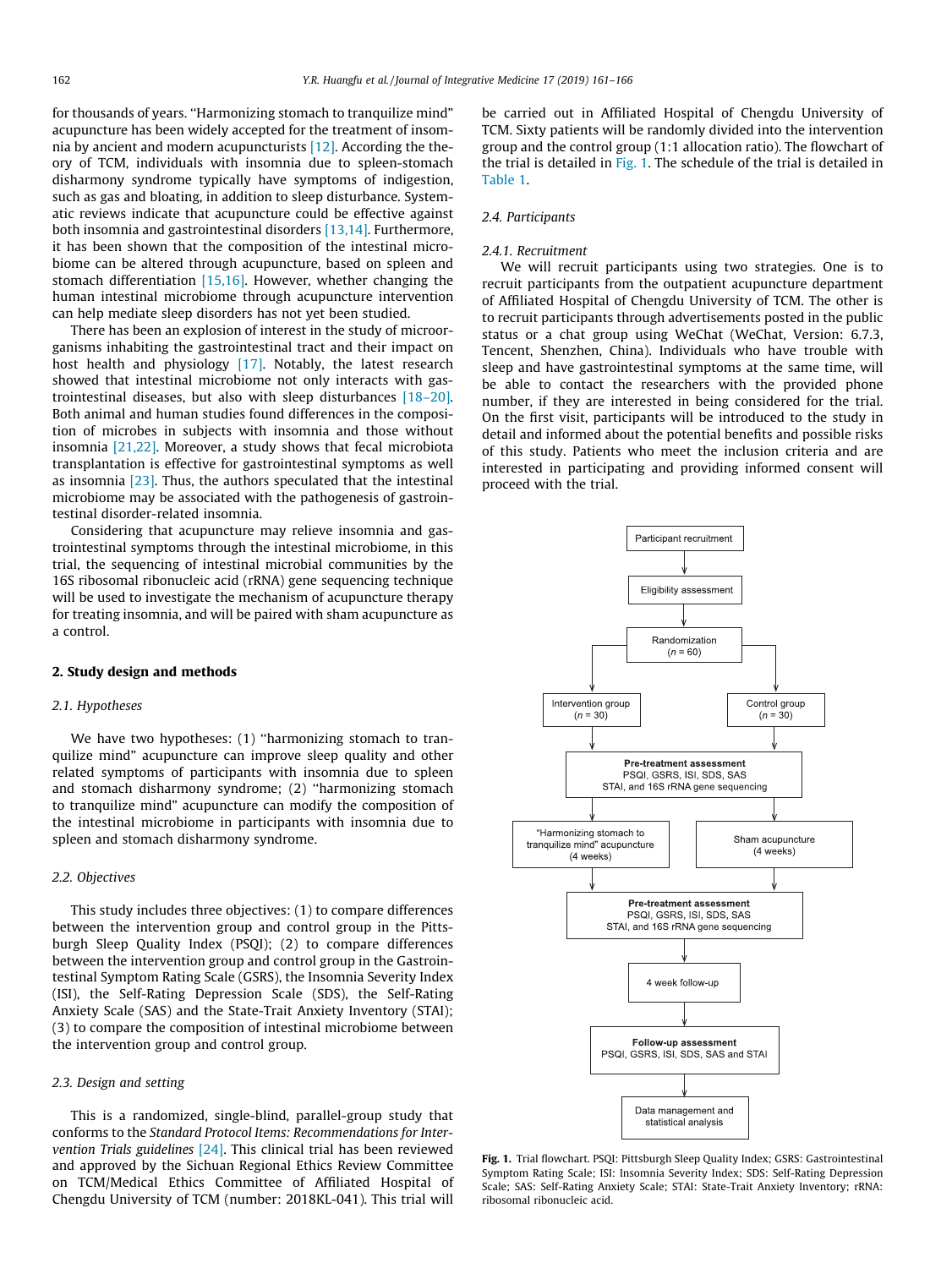<span id="page-2-0"></span>

| Table 1 |                |
|---------|----------------|
|         | Trial schedule |

| Item                                                               | Baseline |          | Treatment phase |          |          |          | Follow-up |
|--------------------------------------------------------------------|----------|----------|-----------------|----------|----------|----------|-----------|
|                                                                    | Week 1   | Week 2   | Week 3          | Week 4   | Week 5   | Week 6   | Week 10   |
| Enrolment                                                          |          |          |                 |          |          |          |           |
| Eligibility screen                                                 | $\times$ |          |                 |          |          |          |           |
| Informed consent                                                   | $\times$ |          |                 |          |          |          |           |
| Medical history                                                    |          | $\times$ |                 |          |          |          |           |
| Randomization                                                      |          | $\times$ |                 |          |          |          |           |
| Interventions                                                      |          |          |                 |          |          |          |           |
| "Harmonizing stomach to tranquilize mind" acupuncture ( $n = 30$ ) |          |          | $\times$        | $\times$ | $\times$ | $\times$ |           |
| Sham acupuncture $(n = 30)$                                        |          |          | $\times$        | $\times$ | $\times$ | $\times$ |           |
| Assessments                                                        |          |          |                 |          |          |          |           |
| <b>PSQI</b>                                                        |          | $\times$ |                 |          |          | $\times$ | $\times$  |
| GSRS                                                               |          | $\times$ |                 |          |          | $\times$ | $\times$  |
| ISI                                                                |          | $\times$ |                 |          |          | $\times$ | $\times$  |
| <b>SDS</b>                                                         |          | $\times$ |                 |          |          | $\times$ | $\times$  |
| SAS                                                                |          | $\times$ |                 |          |          | $\times$ | $\times$  |
| <b>STAI</b>                                                        |          | $\times$ |                 |          |          | $\times$ | $\times$  |
| 16S rRNA gene sequencing                                           |          | $\times$ |                 |          |          | $\times$ |           |
| Trial evaluation                                                   |          |          |                 |          |          |          |           |
| Patient's compliance                                               |          |          | $\times$        | $\times$ | $\times$ | $\times$ | $\times$  |
| Adverse events                                                     |          |          | $\times$        | $\times$ | $\times$ | $\times$ |           |

PSQI: Pittsburgh Sleep Quality Index; GSRS: Gastrointestinal Symptom Rating Scale; ISI: Insomnia Severity Index; SDS: Self-Rating Depression Scale; SAS: Self-Rating Anxiety Scale; STAI: State-Trait Anxiety Inventory; rRNA: ribosomal ribonucleic acid.

#### 242. Inclusion criteria

Patients will be enrolled in this trial if they meet the following criteria: (1) aged 18–65 years old; (2) meet the Western medicine diagnostic criteria of nonorganic insomnia (sleep latency over 30 min; and/or wake up at night more than 2 times per night; and/or the total sleep time < 6 h; duration of symptoms is more than 1 month)  $[25]$ ; (3) meet the TCM diagnostic criteria of insomnia (conform to the differentiation standard of disharmony between spleen and stomach) [\[26,27\];](#page-5-0) (4) PSQI score > 7 points; (5) the patient signed the informed consent and voluntarily participated in the study.

#### 2.4.3. Exclusion criteria

Patients meeting the following criteria will be excluded: (1) patients with severe primary diseases in cardiovascular system, pulmonary system, liver, kidney and hematopoietic system; (2) with systemic diseases such as pain, fever, cough, surgery, etc.; (3) with obvious headache, migraine or history of head trauma; (4) insomnia caused by alcohol abuse and/or psychotropic substance abuse and dependence (including sleeping pills); (5) patients have taken antibiotics, glucocorticoids, immunosuppressive agents or Chinese medicine within last 1 month; (6) patients have taken medicines to treat insomnia at least 2 weeks before entering the study; (7) patient is pregnant or lactating; (8) patient has participated in other clinical trials within 1 month.

# 2.5. Interventions

In the intervention group, participants will be treated with 0.25 mm  $\times$  40 mm disposable sterilized needles (Huatuo brand, Suzhou, China) applied to Baihui (GV20), Zhongwan (CV12) and bilateral Zusanli (ST36) acupoints ([Fig. 2\)](#page-3-0) by inserting and manipulating the needle to achieve Deqi (5 sessions per week for 4 consecutive weeks). Needles will be left in place for approximately 30 min.

In the control group, participants will receive shallow needling at sham GV20, sham CV12 and bilateral sham ST36 (sham acupoints located away from the real GV20, CV12 and ST36 about 10 mm). Specifically, 0.25 mm  $\times$  40 mm needles will be inserted vertically about 3–5 mm into sham acupoints without manipulation.

Throughout the trial, the participants will be treated separately to prevent communication. Face-to-face adherence reminder sessions will take place at the initial fecal kit dispensing and each treatment session thereafter. This session will include: (1) the importance of following the study guidelines for adherence to acupuncture and discouraging participants from taking any additional treatments for insomnia; (2) instructions about collecting fecal samples, including usage of fecal kit, weight or volume of fecal sample, storage and transport; (3) importance of calling the clinic if experiencing problems possibly related to the study, such as adverse symptoms or lost fecal kit. All acupuncture treatment conforms to the Revised Standards for Reporting Interventions in Clinical Trials of Acupuncture (STRICTA, [Table 2](#page-3-0)) [\[28\].](#page-5-0)

# 2.6. Microbial composition analysis

# 2.6.1. Collection of fecal samples

A total of 120 fecal samples will be obtained from 60 subjects (before and after treatment) for high-throughput 16S rRNA gene sequencing. The participants cannot receive any antibiotic treatment for at least one month before sample collection. In the 7 days before sample collection, subjects cannot take any food containing probiotics such as yogurt. Fecal samples will be collected by participants at the hospital or home with Longsee Fecalpro Kit (Longsee Medical Technology Co., Ltd. Guangdong, China; approximately 3 g), under detailed written and oral instructions. Each sample will be either frozen immediately at  $-80$  °C or briefly stored in personal  $-20$  °C freezers before transporting to the hospital within 24 h. At the hospital, the samples will be aliquoted for subsequent analysis of intestinal microbial composition.

#### 2.6.2. Microbial sequencing

For assessing the microbial composition of the fecal samples, extracted sample DNA content will be quantified with the Longsee Stool DNA Kit (Longsee Medical Technology Co., Ltd. Guangdong, China). The V3 to V4 variable region sequence of the 16S rRNA gene of bacteria is used as a target, and 334F-806R with a barcode sequence is used as a primer for polymerase chain reaction (PCR) amplification to obtain a PCR product. After PCR products are quantified and library preparation is constructed, high-throughput sequencing will be performed using the Illumina MiSeq platform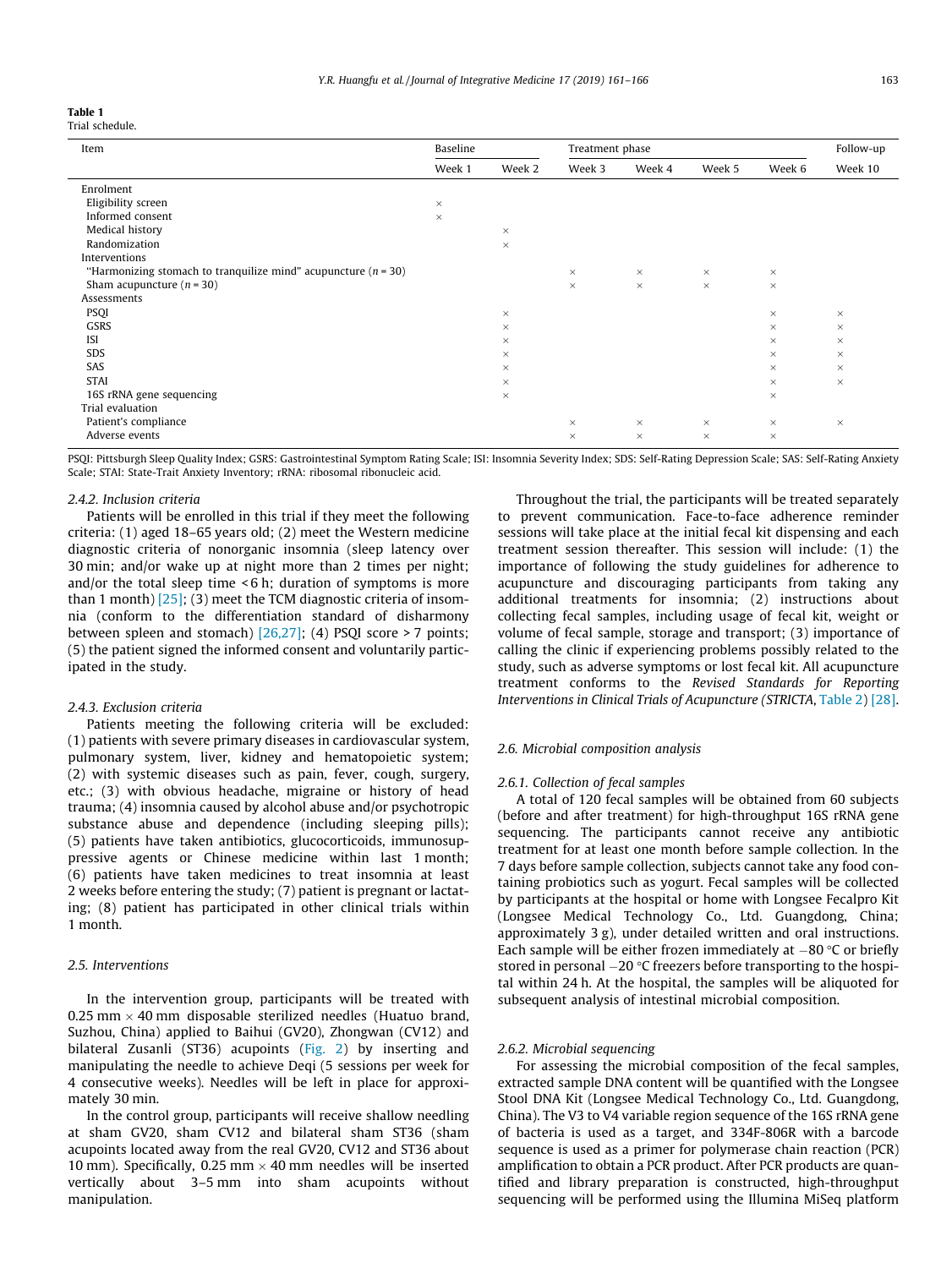<span id="page-3-0"></span>

Fig. 2. Acupoints' location.

#### Table 2

 $\overline{a}$ 

Intervention details by STRICTA Checklist.

| Item                                | Detail                                                                                                                                                                                              | Intervention                                                                                                                                                                                                                                                                                                                                                                                                                                                                                                                        |
|-------------------------------------|-----------------------------------------------------------------------------------------------------------------------------------------------------------------------------------------------------|-------------------------------------------------------------------------------------------------------------------------------------------------------------------------------------------------------------------------------------------------------------------------------------------------------------------------------------------------------------------------------------------------------------------------------------------------------------------------------------------------------------------------------------|
| Acupuncture rationale               | 1a) Style of acupuncture<br>1b) Reasoning for treatment provided, based on historical<br>context, literature sources, and/or consensus methods,<br>with references where appropriate                | Traditional needle acupuncture<br>Based on the theory of TCM, insomnia is closely related to<br>the spleen and stomach. When looking back to the<br>literature regarding insomnia, it is believed that<br>"stomach disharmony leading to restless sleep" is an<br>important mechanism for the attack of insomnia. This<br>theory is widely accepted in clinical behavior by ancient<br>and modern acupuncturist. Hence, we selected GV20 as<br>the primary acupuncture point; CV12 and ST36 as the<br>subsidiary acupuncture points |
|                                     | 1c) Extent to which treatment was varied                                                                                                                                                            | No variation                                                                                                                                                                                                                                                                                                                                                                                                                                                                                                                        |
| Details of needling                 | 2a) Number of needle insertions per subject per session<br>(mean and range where relevant)                                                                                                          | Four needle insertions per subject per session                                                                                                                                                                                                                                                                                                                                                                                                                                                                                      |
|                                     | 2b) Names (or location if no standard name) of points<br>used (uni/bilateral)                                                                                                                       | GV20, CV12 and bilateral ST36                                                                                                                                                                                                                                                                                                                                                                                                                                                                                                       |
|                                     | 2c) Depth of insertion, based on a specified unit of<br>measurement, or on a particular tissue level                                                                                                | From 30 to 40 mm                                                                                                                                                                                                                                                                                                                                                                                                                                                                                                                    |
|                                     | 2d) Response sought (e.g., Deqi or muscle twitch<br>response)<br>2e) Needle stimulation (e.g. manual, electrical)                                                                                   | Deqi (a composite of sensations including soreness,<br>numbness, distention, heaviness, and other sensations)<br>Manual stimulation (small, equal manipulations of<br>twirling, lifting, and thrusting)                                                                                                                                                                                                                                                                                                                             |
|                                     | 2f) Needle retention time                                                                                                                                                                           | 30 min                                                                                                                                                                                                                                                                                                                                                                                                                                                                                                                              |
|                                     | 2g) Needle type (diameter, length, and manufacturer or<br>material)                                                                                                                                 | 0.25 mm $\times$ 40 mm disposable sterile needles (Huatuo<br>brand, Suzhou, China)                                                                                                                                                                                                                                                                                                                                                                                                                                                  |
| Treatment regimen                   | 3a) Number of treatment sessions                                                                                                                                                                    | 20 sessions in total                                                                                                                                                                                                                                                                                                                                                                                                                                                                                                                |
| Other components of treatment       | 3b) Frequency and duration of treatment sessions<br>4a) Details of other interventions administered to the<br>acupuncture group (e.g., moxibustion, cupping, herbs,<br>exercises, lifestyle advice) | Five sessions per week for 4 consecutive weeks<br>Two groups will be educated through sleep hygiene<br>brochure                                                                                                                                                                                                                                                                                                                                                                                                                     |
|                                     | 4b) Setting and context of treatment, including<br>instructions to practitioners, and information and<br>explanations to patients                                                                   | All practitioners received a 2-day training session before<br>study initiation                                                                                                                                                                                                                                                                                                                                                                                                                                                      |
| Practitioner background             | 5) Description of participating acupuncturists<br>(qualification or professional affiliation, years in<br>acupuncture practice, other relevant experience)                                          | All acupuncturists who have a license and at least 2 years<br>of acupuncture practice                                                                                                                                                                                                                                                                                                                                                                                                                                               |
| Control or comparator interventions | 6a) Rationale for the control or comparator in the context<br>of the research question, with sources that justify this<br>choice                                                                    | Sham acupuncture                                                                                                                                                                                                                                                                                                                                                                                                                                                                                                                    |
|                                     | 6b) Precise description of the control or comparator. If<br>sham acupuncture or any other type of acupuncture-like<br>control is used, provide details as for Items 1 to 3 above                    | Same as intervention group except 2b), 2c) and 2d)<br>2b) sham acupoints located away from acupoints about<br>$10 \text{ mm}$<br>2c) From 3 to 5 mm<br>2d) Without Degi sensation                                                                                                                                                                                                                                                                                                                                                   |

STRICTA: Standards for Reporting Interventions in Clinical Trials of Acupuncture; TCM: traditional Chinese medicine; GV20: Baihui; CV12: Zhongwan; ST36: Zusanli.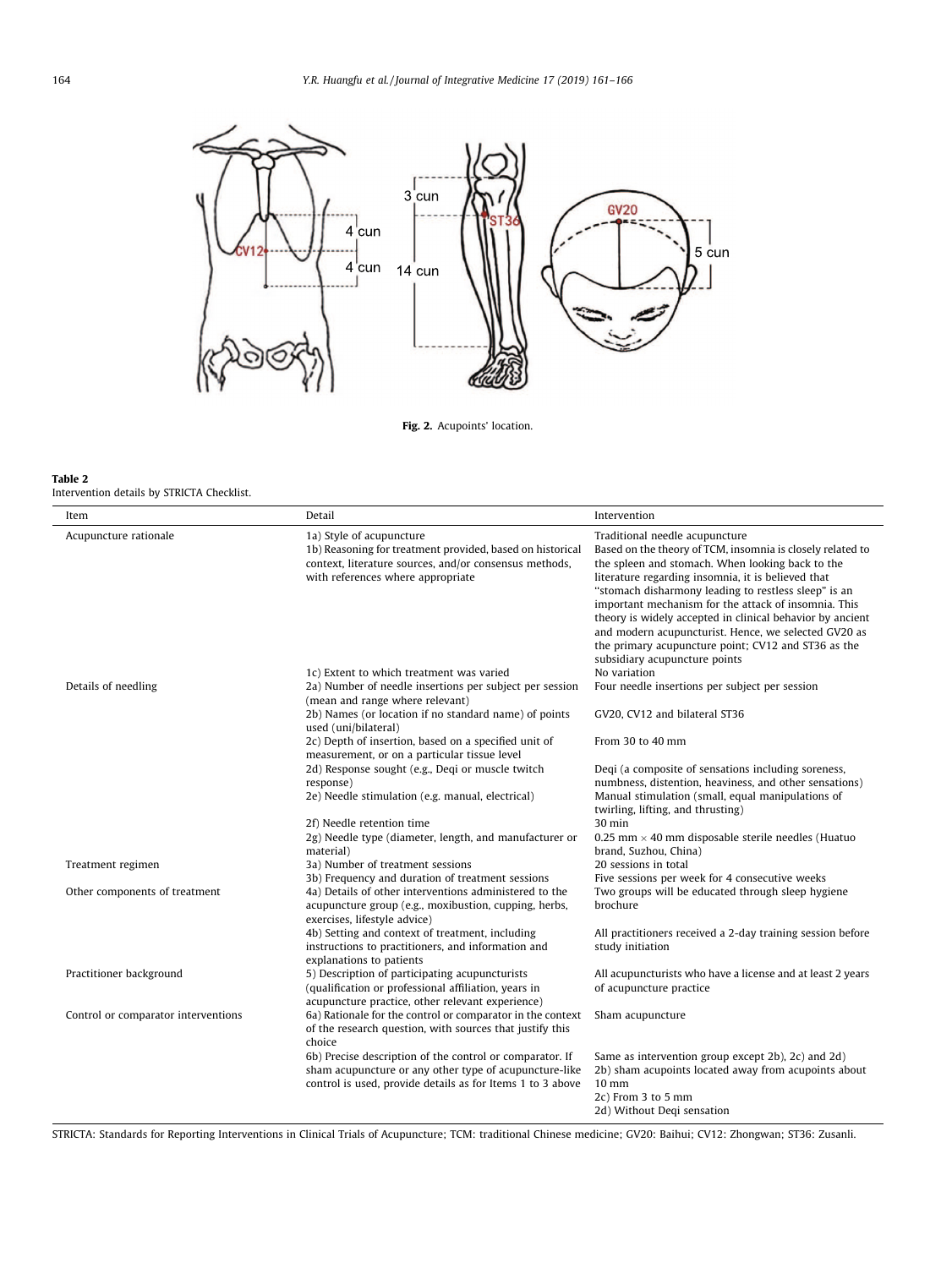(Illumina, San Diego, USA) to obtain base sequence information of the V3 to V4 variable region of the 16S rRNA gene.

#### 2.6.3. Analysis processing

QIIME 2 software (QIIME 2, RRID: SCR\_008249, URL: [http://](http://qiime.org/) [qiime.org/](http://qiime.org/)) will be used to perform quality control of the sequences and operational taxonomic unit (OTU) clustering. The OTU representation sequence is compared with the Greengenes database (URL: <http://greengenes.secondgenome.com/>) to identify the corresponding taxonomic unit of the OTU and its abundance information. We will calculate metrics such as the Chao1 estimator, the Abundance Coverage-based estimator, the Shannon diversity index, and the Faith's Phylogenetic Diversity index to evaluate the richness and evenness of bacterial flora in samples. We will use principal component analysis, principal co-ordinates analysis, linear discriminant analysis effect size, analysis of the composition of microbiomes, Kruskal Wallis and other methods to characterize the bacteria in each experimental group. In addition, the Kyoto Encyclopedia of Genes and Genomes Ortholog functional profiles of microbial communities were predicted with the PICURSt software [\(http://huttenhower.sph.harvard.](http://huttenhower.sph.harvard.edu/galaxy/root?tool_id=PICRUSt_normalize) [edu/galaxy/root?tool\\_id=PICRUSt\\_normalize\)](http://huttenhower.sph.harvard.edu/galaxy/root?tool_id=PICRUSt_normalize).

#### 2.7. Outcome measures

The following outcomes will be assessed by independent outcome assessors. These assessors are trained before participating in the trial and are blinded to the randomization. PSQI, GSRS, ISI, SDS, SAS and STAI surveys will be performed at three time points (the baseline, the end of 4 weeks of intervention and the end of a 4-week follow-up); high-throughput 16S rRNA gene sequencing will be performed at the baseline and the end of the 4 weeks of intervention ([Fig. 1](#page-1-0)).

# 2.7.1. Primary outcomes

The primary outcome measure in this study is PSQI, consisted of 19 self-rated questions, which are grouped into seven component scores ranging from 0 to 3 each. The seven component scores are then summed to yield a global PSQI score, which has a range of 0 to 21, with higher scores indicating worse sleep quality [\[29\]](#page-5-0).

# 2.7.2. Secondary outcomes

The intensity of gastrointestinal symptoms, the frequency of attacks, duration of attacks, and impact on the daily living will be assessed by GSRS, a 15-item self-reported scale. All individual items are scored on a 7-point Likert scale and are subsequently clustered into five domains (abdominal pain, reflux, indigestion, diarrhea and constipation); higher scores indicate more severe symptoms [\[30,31\]](#page-5-0).

The nature, severity and impact of insomnia will be assessed by ISI, which is a brief self-report instrument measuring a patient's perception of insomnia. The 7 items are rated on a 0 to 4 scale, and the total score ranges from 0 to 28. A higher score indicates more severe insomnia [\[32\].](#page-5-0)

Emotional states will be assessed by the SDS, SAS and STAI. SAS is a 20-item self-report measure of anxious symptoms. Each of the items is ranked on a 4-point Likert scale. Higher total scores indicate greater levels of anxious symptomatology [\[33\].](#page-5-0) SDS is a 20-item self-report tool which was developed to measure depressive symptoms and for depression screening [\[34\]](#page-5-0). STAI is a 40-item questionnaire, of which 20 items reflect the current anxiety state called State Anxiety and 20 items relate to background, sustained anxiety, known as the Trait Anxiety. Each item is scored from 1 to 4, with the total score ranging from 20 to 80 for each scale; higher scores indicate increased anxiety [\[35\]](#page-5-0).

High-throughput 16S rRNA gene sequencing is an intuitive and reliable detection approach to study gut microbial community composition and dynamics [\[36\].](#page-5-0)

## 2.8. Safety assessment

Adverse events, such as pain, bleeding, or fainting, will be documented in the case report form throughout the trial. If the adverse event is severe and associated with the trial, the participant will be withdrawn from the study and given appropriate medical care.

# 2.9. Sample size

According to a previous study [\[37\],](#page-5-0) the global score of PSQI after treatment in the acupuncture group was  $6.9 \pm 2.23$  and was 10.43 ± 4.34 in the control group. With  $\alpha$  = 0.01, 1 –  $\beta$  = 0.8, and providing for a two-sided outcome, at least 24 participants will be required for each group, as calculated by Calculators software (URL: [http://powerandsamplesize.com/Calculators/\)](http://powerandsamplesize.com/Calculators/). So far, there is no definite sample size calculation for intestinal microbiome research. Reviewing similar studies and the requirements of 16S rRNA gene sequencing research data analysis indicates that at least 25 samples from each group should be analyzed [\[38\].](#page-5-0) Allowing for a 20% withdrawal rate, the authors plan to enroll a total of 60 participants with 30 participants in each group.

## 2.10. Randomization

In order to avoid possible selection bias, the trial statistician will place individual randomization numbers (Research Randomizer, <https://www.randomizer.org/>) into sealed envelopes. Participants will get one of these envelopes at the first visit to the Chengdu University of TCM. When each patient visits the clinic, acupuncturists will open the envelope and will find the treatment condition to be applied to that patient.

# 2.11. Blinding

Considering the particularity of acupuncture manipulation, it is difficult to blind acupuncturists in this study. But acupuncturists will be strongly coached not to disclose the allocation status of the participant at any point. The participants, researchers, outcome assessors and statisticians will be blinded to treatment allocation.

#### 2.12. Statistical method

Demographics, baseline characteristics and curative effects of the subjects will be analyzed with different approaches by SPSS 20.0 statistical software (SPSS Inc., Chicago, IL, USA). The qualitative data will be expressed as a percentage or proportion, and will be compared using the chi-square test. The quantitative data will be represented as mean ± standard deviation. Independent sample t-test will be applied to compare the effect of acupuncture between intervention group and control group. Repeated-measure analysis of variance will be used to determine differences in the same group at three time points (the baseline, the end of 4 weeks of interventions and the end of 4-week follow-up) and a Bonferroni test will be used for posthoc pairwise comparison. Two-sided tests will be used during the analysis and  $P < 0.05$  will be considered a threshold for statistical significance.

# 3. Discussion

This is a randomized, single-blind, parallel-group study which aims to evaluate the efficacy of acupuncture in treating insomnia